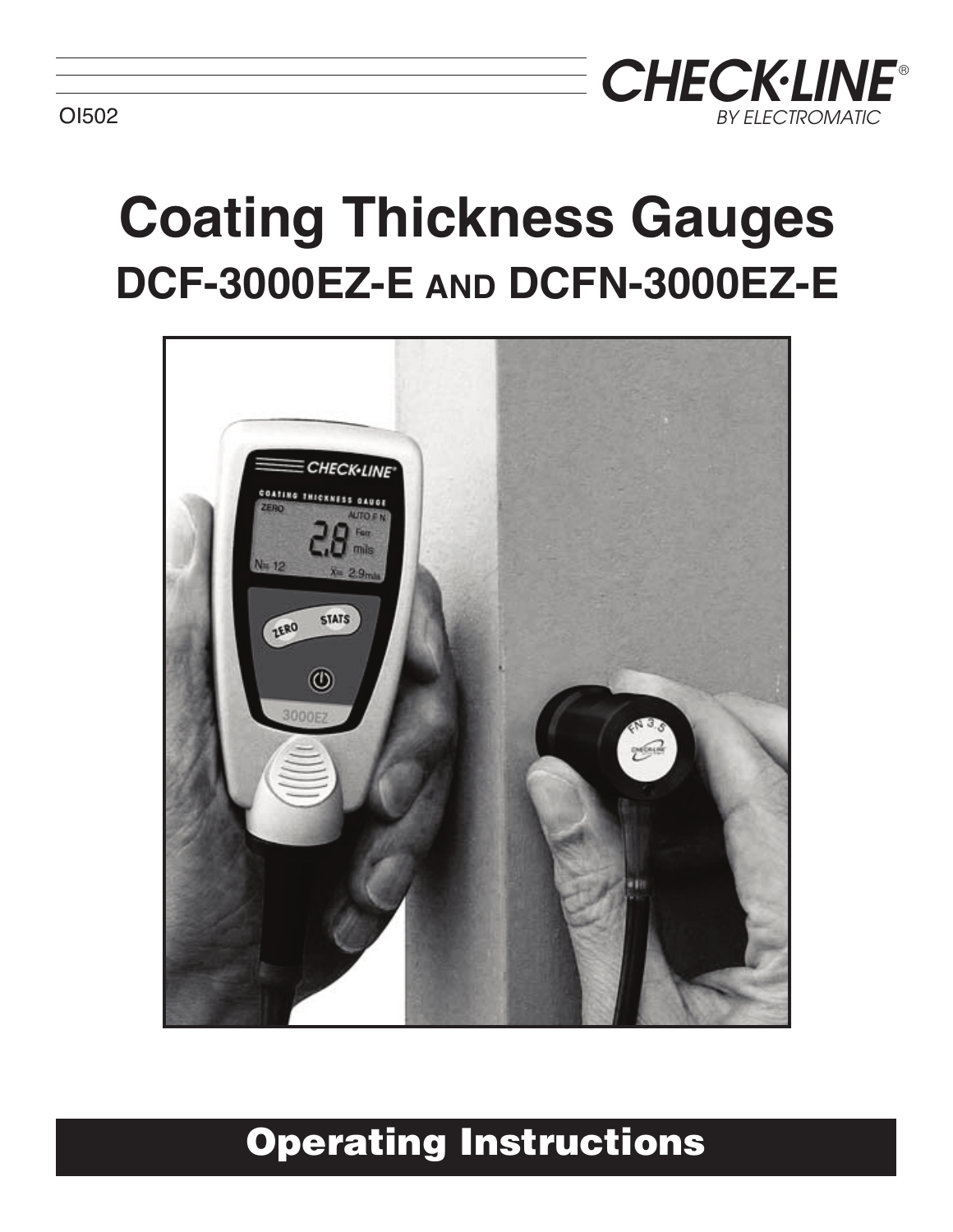# **TABLE OF CONTENTS**

| 1.0  |                                                                                                  | $\overline{2}$ |
|------|--------------------------------------------------------------------------------------------------|----------------|
| 2.0  | 2.1 Gauge                                                                                        | 3              |
|      | 2.2 Display<br>2.3 Complete Kit                                                                  |                |
| 3.0  |                                                                                                  | $\overline{4}$ |
|      | 3.1 Power                                                                                        |                |
|      | 3.2 Selecting Units of Measure                                                                   |                |
|      | 3.3 Manually Setting the Measure Mode (DCFN version only)<br>3.4 Total Reset to Factory Defaults |                |
|      | 3.5 Battery Replacement                                                                          |                |
| 4.0  |                                                                                                  |                |
| 5.0  | <b>Performing A ZERO Procedure (Custom Calibration) </b><br>5.1 Checking Accuracy                | 8              |
|      | 5.2 Clearing a ZERO setting and restoring Factory Calibration                                    |                |
| 6.0  | 6.1 Deleting the Statistical Values                                                              |                |
| 7.0  |                                                                                                  |                |
| 8.0  |                                                                                                  | 13             |
| 9.0  |                                                                                                  | 14             |
| 10.0 |                                                                                                  | 15             |
| 11.0 |                                                                                                  | 16             |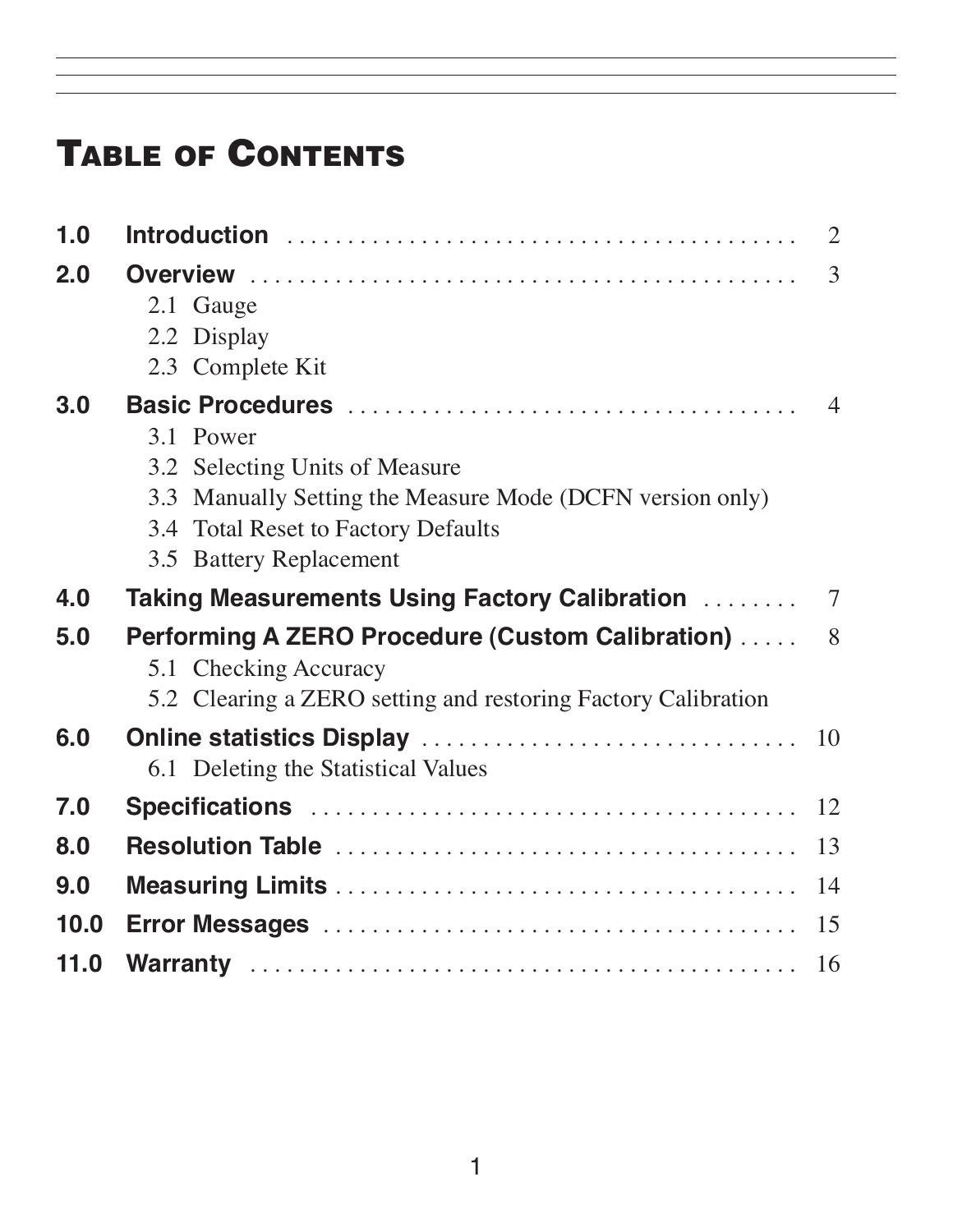# **1.0 INTRODUCTION**

 $DCF-3000EZ-E$  = For measurement on steel / iron DCFN-3000EZ-E  $=$  For measurements on steel / iron and non-ferrous metals

 The Check•Line 3000EZ-E Series of coating thickness gauges provide accurate, non-destructive measurement of:

- All non-magnetic coatings, such as varnish, paint, enamel, chromium, copper, zinc, etc. on steel and iron. Measurements in the F mode (Ferrous) are carried out according to the Magnetic-Induction method.
- All electrically insulating coatings, such as varnish, paint, enamel on non-ferrous metals (aluminum, brass, stainless steel, etc). Measurments in the N mode (Non-ferrous) are carried out according to the Eddy-Current method.

 **NOTE:** 3000EZ-E Series gauges operate in accordance with the following international standards related to coating thickness measurment:

 *Magnetic Induction* DIN EN ISO 2178, ASTM B499, DIN 50 982

 *Eddy-Current:* DIN EN ISO 2360, ASTM D1400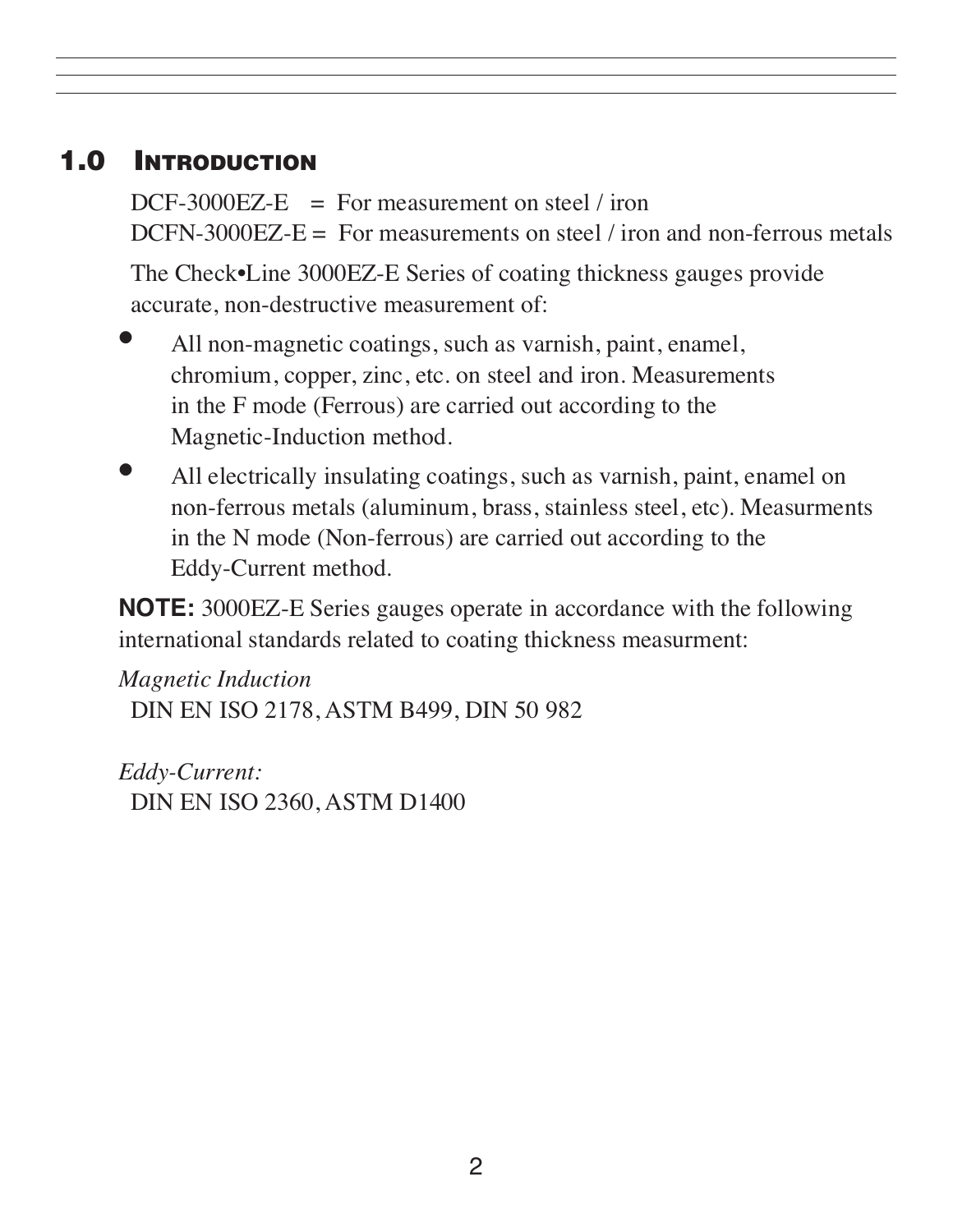# **2.0 OVERVIEW**

### **2.1 Gauge**

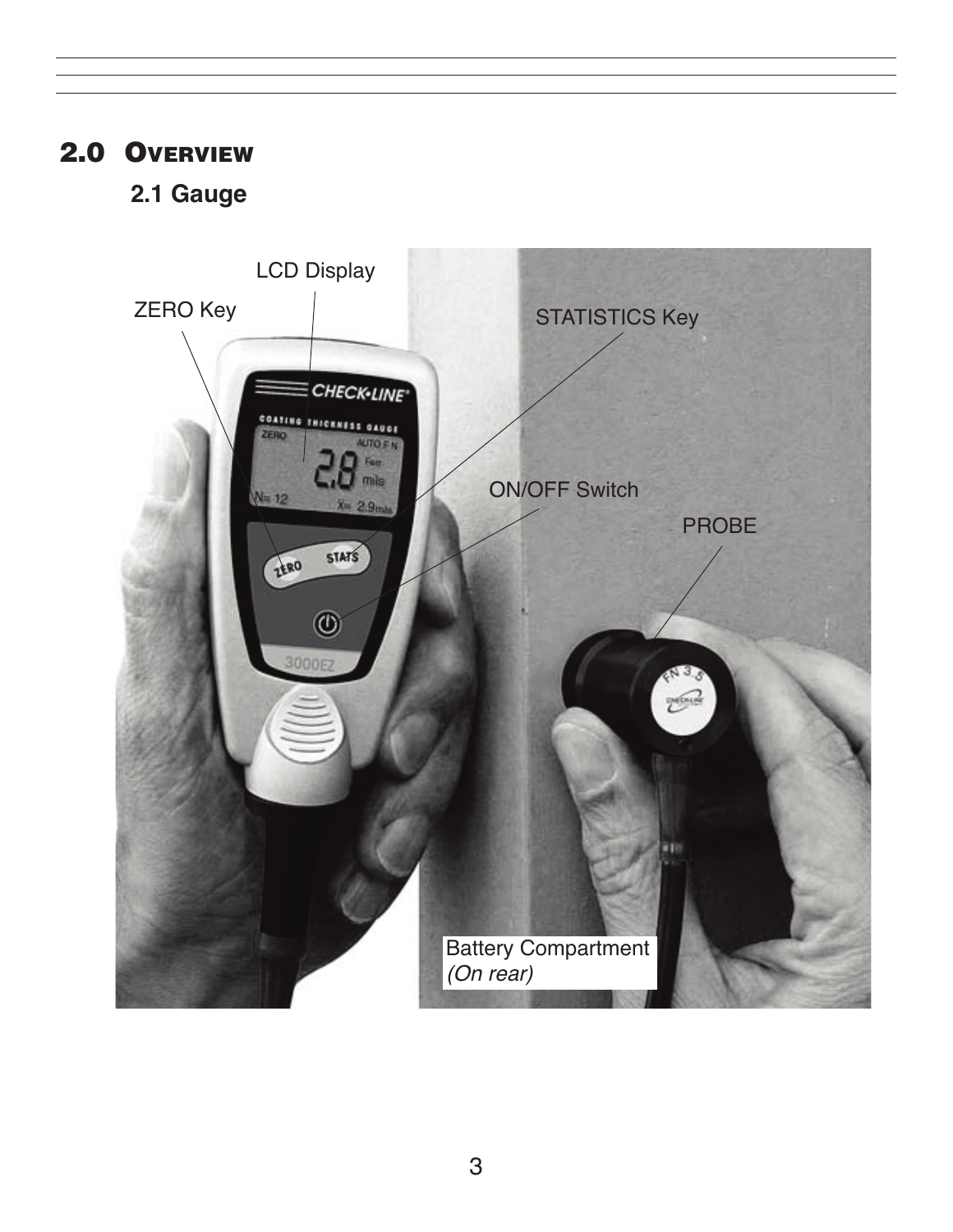

#### **2.3 Complete Kit**

 3000EZ-E Series gauges are supplied as a complete kit, with gauge, plastic test shim, 2x AAA batteries, soft carrying pouch, manual and manufacturer's calibration certificate.

 DCF models include a steel zero plate.

 DCFN models include steel and aluminum zero plates

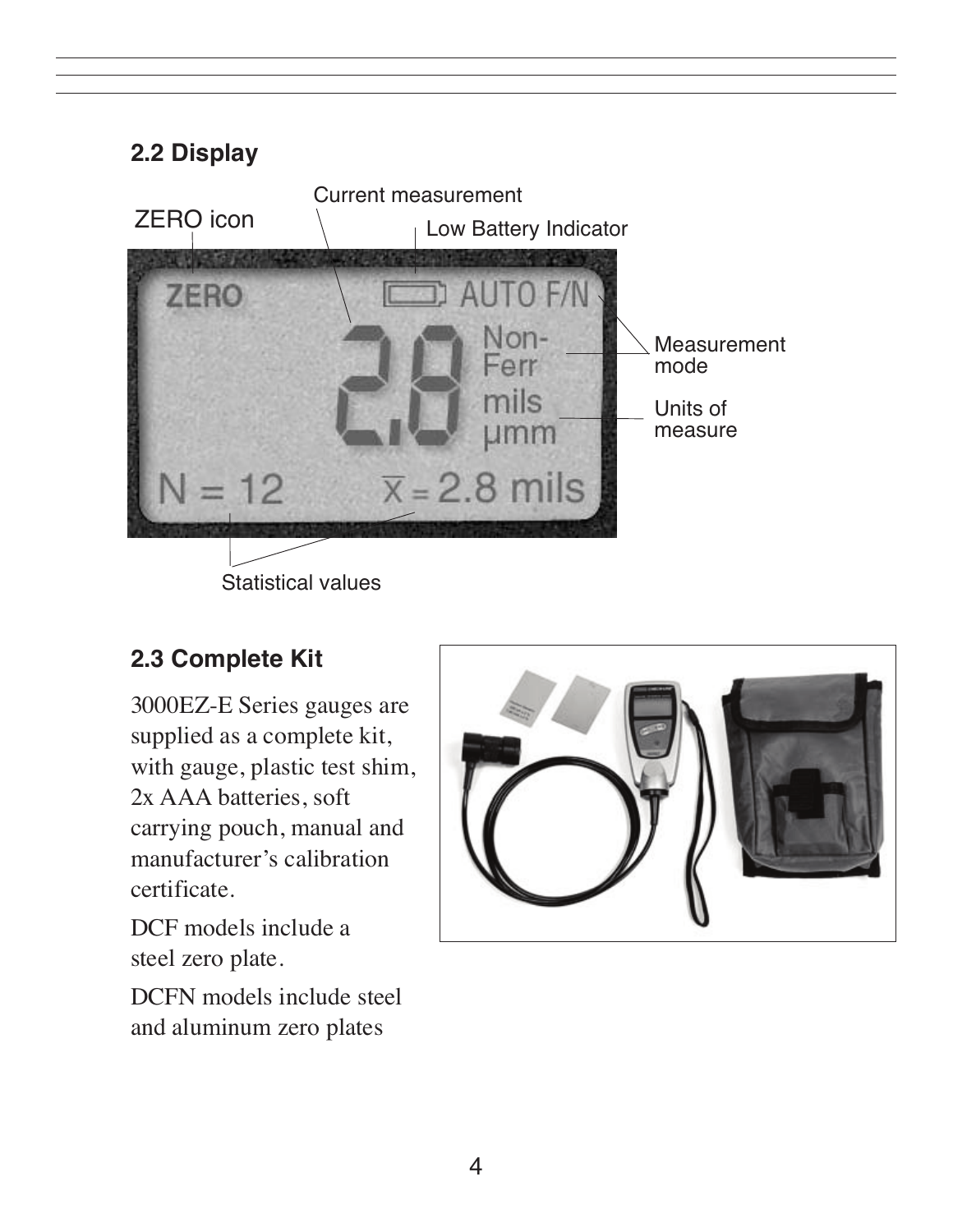# **3.0 BASIC OPERATIONS**

### **3.1 On/Off Switch**

To turn the gauge on, press the **ON/OFF Switch** briefly (see photo on page 3). Press and hold the **ON/OFF Switch** for 2 seconds to turn the power off.

 **Note:** The gauge will power off automatically after 90 seconds of non-use.

### **3.2 Selection of Measuring Units**

- 1. Make sure the gauge is switched **OFF**.
- 2. Press and hold the **ZERO** and **STATS** keys simultaneously
- 3. While continuing to hold down the **ZERO** and **STATS** keys, turn the power **ON.**

#### **3.3 Manually setting the measuring mode** *DCFN-3000EZ-E Only*

In some cases, especially with varnish applied to zinc on steel, it is advisable to manually set the measuring mode—F mode (Ferrous) for measurements on steel/iron, N mode (Non-ferrous) for measurements on non-ferrous metals.

#### **Setting the measurement mode**

- 1. Turn the gauge on by pressing the **ON/OFF** switch.
- 2. Press the **ZERO** and **STATS** keys simultaneously to change the measuring mode. Each time the keys are pressed the mode will change. The display will show the mode selected (see photo, page 4) using the following abbreviations:

 **Ferr** — indicates Ferrous Mode. **Non-Ferr** — indicates Non-Ferrous Mode. **AUTO FN** — indicates Auto-Select Mode.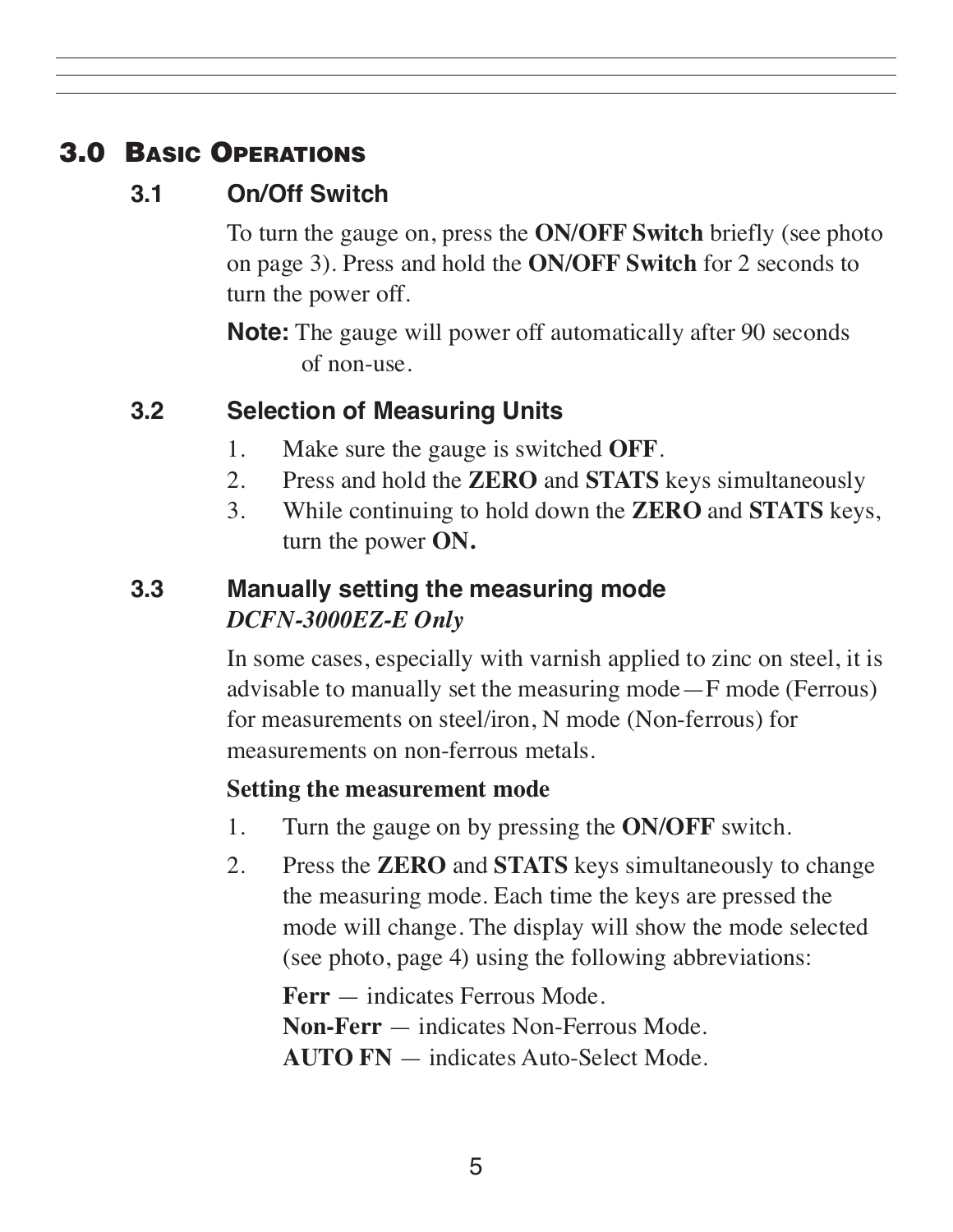# **3.4 Total Reset to Factory Defaults**

- 1. Switch the gauge off.
- 2 Press and hold the **ZERO** key. At the same time, turn on the power using the **ON/OFF** switch
- 3. An acoustic signal will sound, all statistical values will be deleted and the factory settings  $\mu$ m, calibration, and AUTO FN (DCFN-3000EZ-E only) will be activated.

# **3.5 Battery Replacement**

 3000EZ gauges use 2x AAA alkaline batteries. When battery power becomes low, the **BATTERY INDICATOR** will begin to flash. The gauge will continue to operate, but the batteries should be re placed as soon as possible. When battery power is depleted, the Battery Indicator will remain on continuously,indicating that less than 60 seconds of power remains before the gauge will shut off.

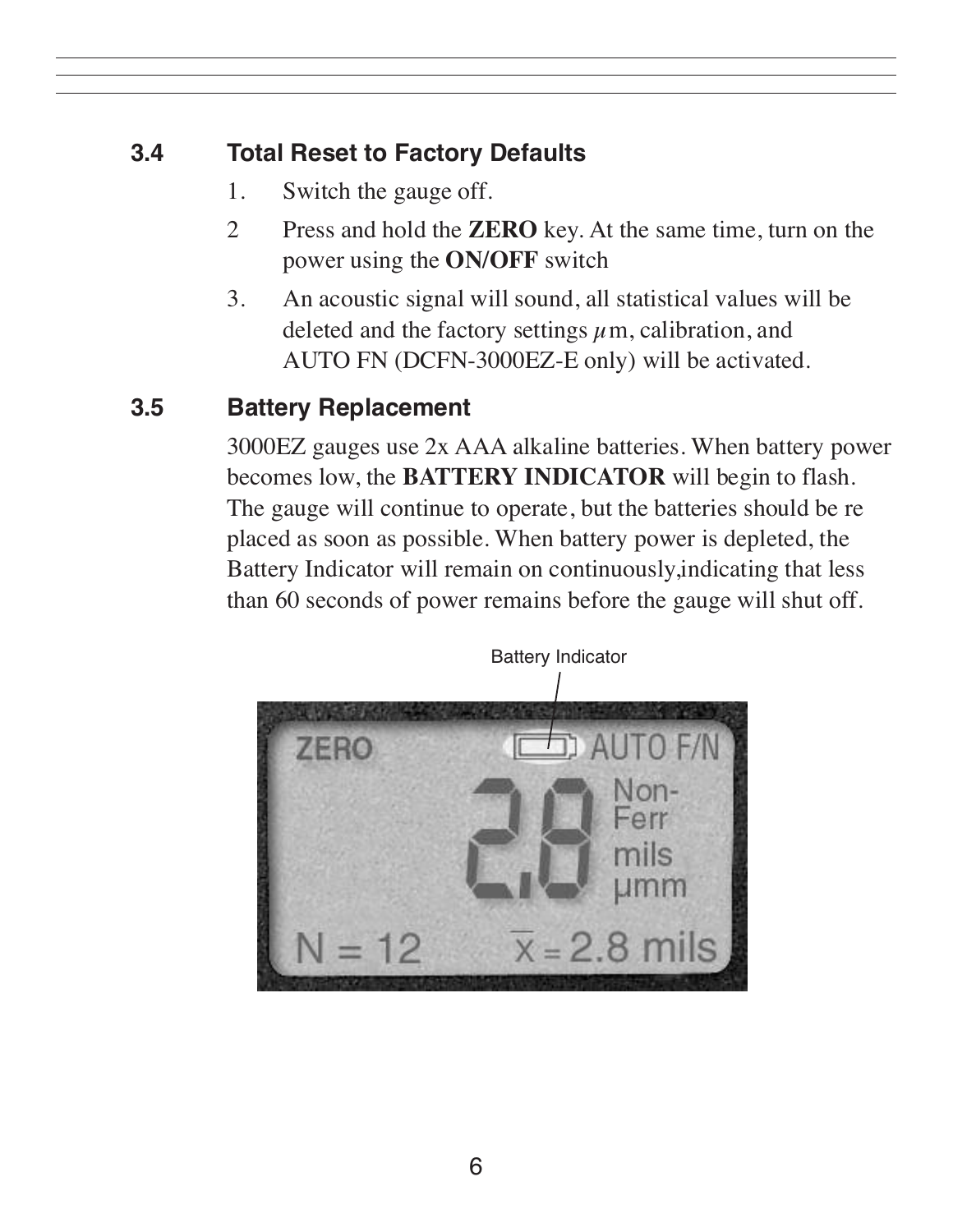# **4.0 MEASURING USING FACTORY CALIBRATION**

- 1. Press the **ON/OFF** switch to turn the gauge on.
- 2. If the **ZERO** icon *does not* appear in the upper left corner of the display, the preset factory calibration is activated.

 If the **ZERO** icon does appear, it indicates that a Zero Procedure has been performed. See *Clearing a Zero Setting*, Section 5.2 before continuing.



 3. Place the gauge on the test object and read the measurement. Lift the gauge off of the test object by at least

1 inch *(2.5 cm)* before taking another reading.

 **Note:** Using the factory calibration, you can immediately carry out measurements on flat and slightly curved surfaces. **On strongly curved or rough parts it is recommended that a ZERO procedure be performed** (see section 5.0).

 **DCFN-3000EZ-E Only:** The DCFN-3000EZ-E automatically recognizes whether the base material is a ferromagnetic steel or a non-ferrous metal and will display the correct reading.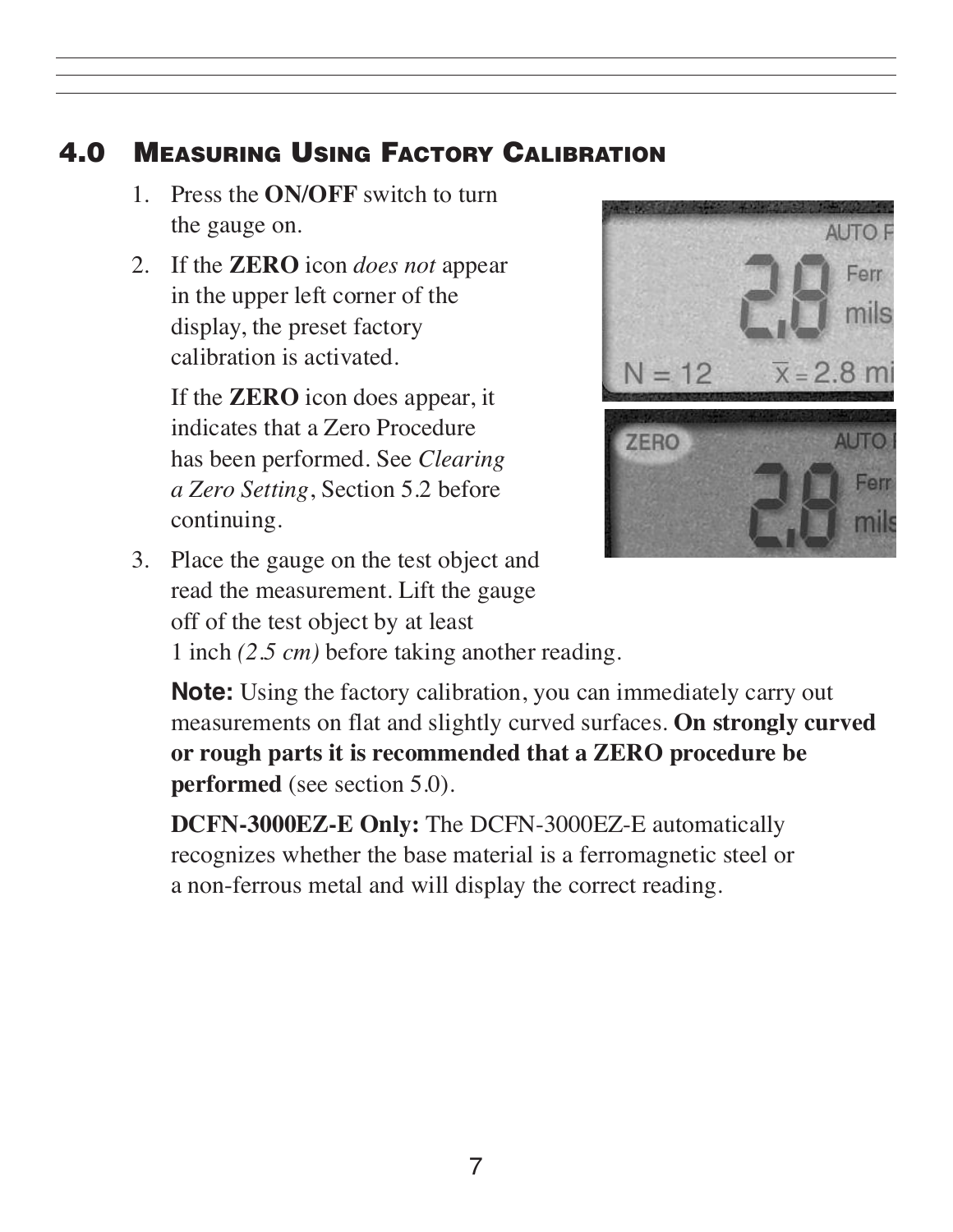# **5.0 PERFORMING A ZERO PROCEDURE**

 To obtain more accurate measurements on strongly curved or rough parts, you should carry out the ZERO Procedure on a similar curved reference piece without coating.

- 1. Press the **ZERO** key. ZERO flashes in the display.
- 2. Place the gauge on the bare surface several times. Lift the gauge off of the surface by at least 1 inch *(2.5 cm)* between placements.
- 3. Press **ZERO** key again. The display shows ZERO
- 4. You can now carry out additional measurements.

**Note:** Zeroing is required if the convex radius of curvature

- is smaller than *1.2" (30mm)* on steel parts,
- is smaller than 2.4" *(60mm)* on non-ferrous metal parts.

#### **5.1 Checking accuracy**

The foil standard included in the complete kit can be used together with the suppled zero plates (Fe or Al) to check the accuracy of the gauge. After zeroing, the measured thickness of the foil will be displayed within the tolerance of the foil plus the gauge accuracy.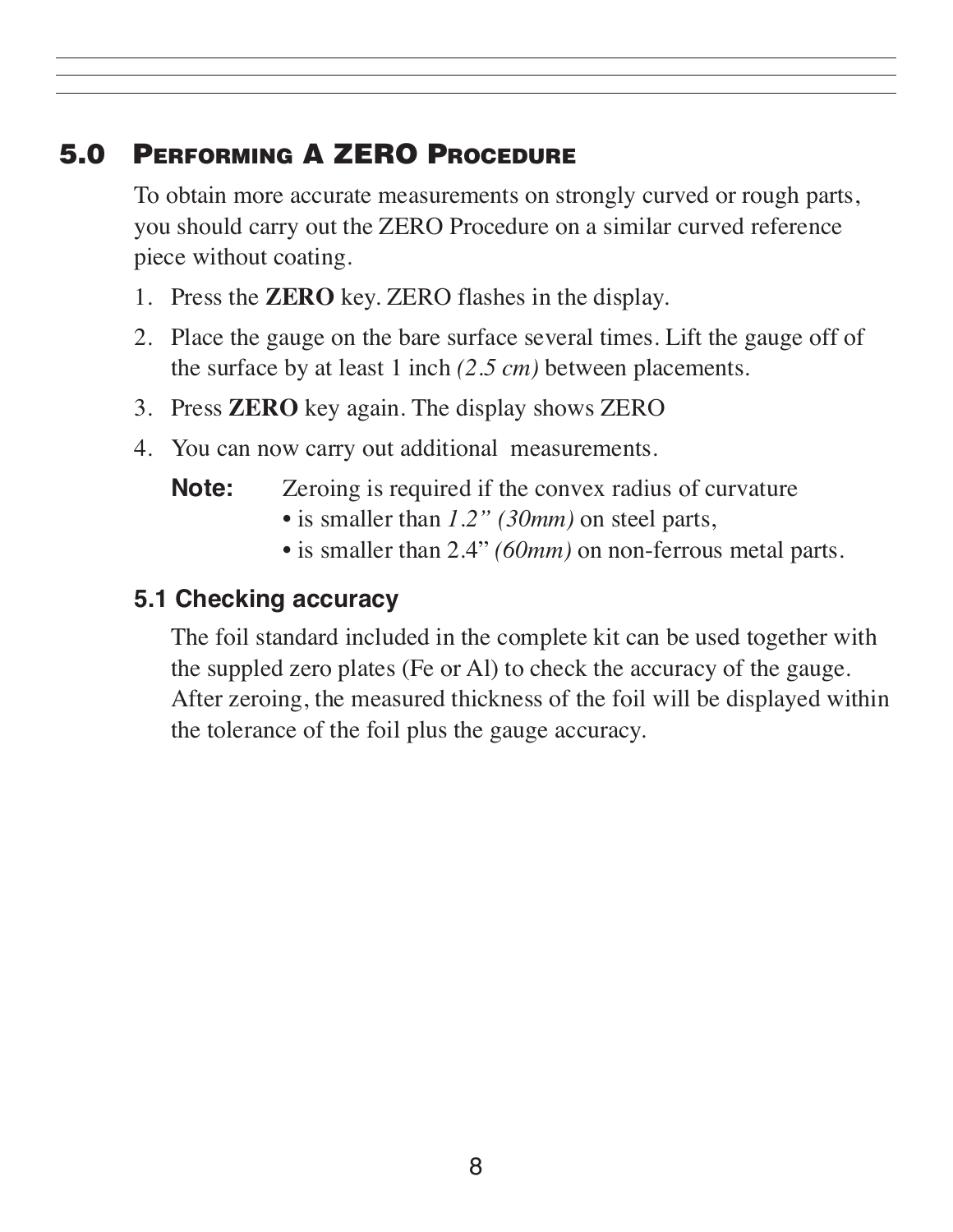# **5.2 Clearing <sup>a</sup> zero setting and restoring factory calibration**

If the **ZERO** icon is shown on the display after switching on (see top photo below), <sup>a</sup> custom calibration is activated. To clear the custom setting:

1. Press the **ZERO** key twice. The **ZERO** icon disappears. The factory calibration is active.You can now take measurements using the factory calibration.



Custom Calibration active



Custom Calibration cleared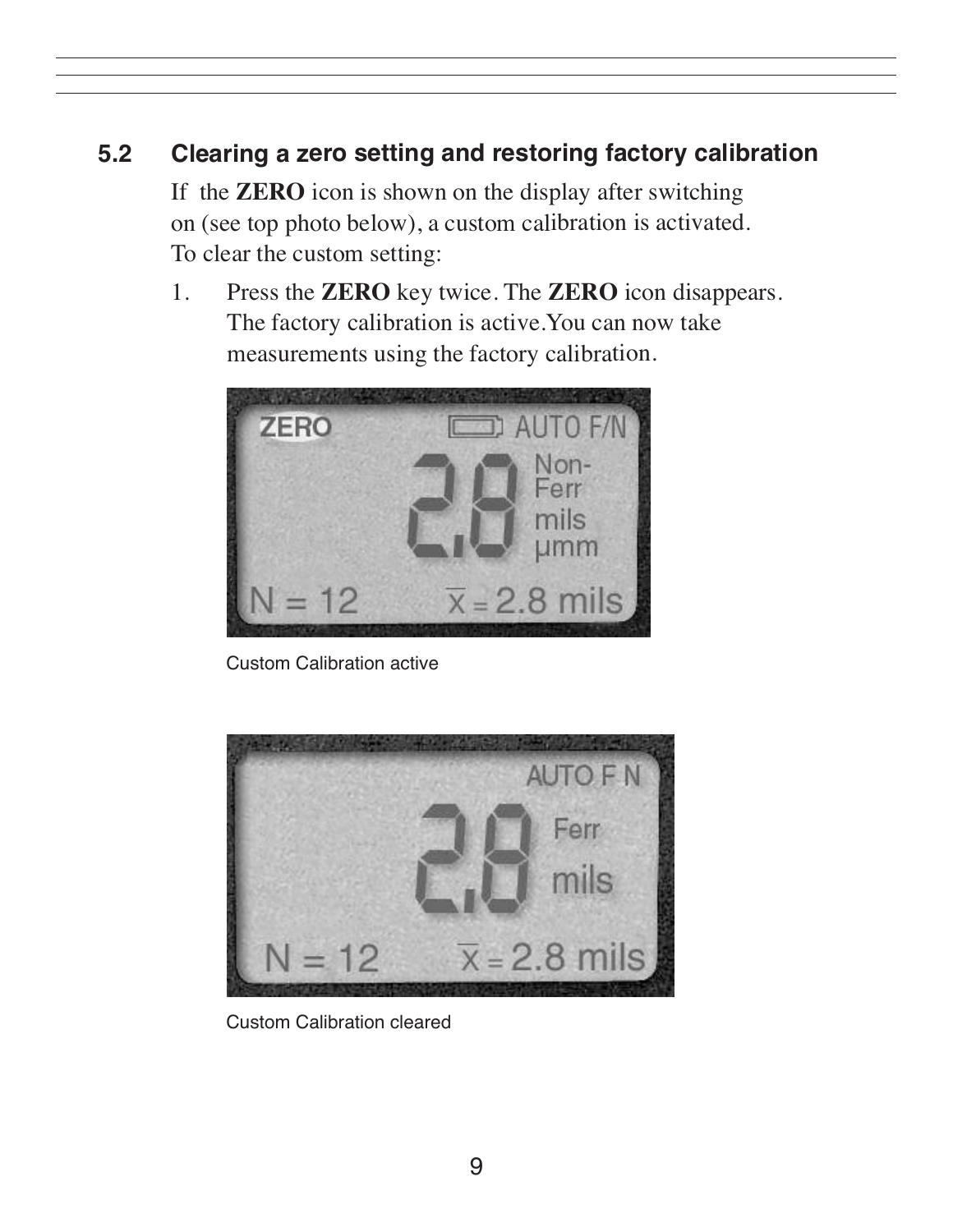#### **6.0 ONLINE STATISTICS DISPLAY**

 Every time a measurement is take, a pair of statistical values appear in the lower part of the display, as shown at right.

For example:

 $n = 12$   $x = 2.8$  mils *(n = number of measurements ;*  $x = average$ 



 Each time the **STATS** key is pressed, the number of measurements and a different statistical value will appear, allowing the user to easily scroll through statistics menu in the following sequence:

| Press $n = number of measurements; x = average$             |  |
|-------------------------------------------------------------|--|
| Press $n = number of measurements$ $s = standard deviation$ |  |
| Press $n = number of measurements$ max = maximum reading    |  |
| Press $n = number of measurements$ min = minimum reading    |  |

 You can pre-select a required pair of values by means of the **STATS** key, for example  $n = 12$   $s = 0.1$  *mils*, and have it displayed during the entire measurement data recording process.

**Note:** After the stistical values are deleted, or before new measurments are made, the display will show:  $n = 0$   $x =$  *mils* 

**Important:** If a series of measurements is meant to be statistically evaluated, the old statistical values must be deleted before starting a new series of measurements.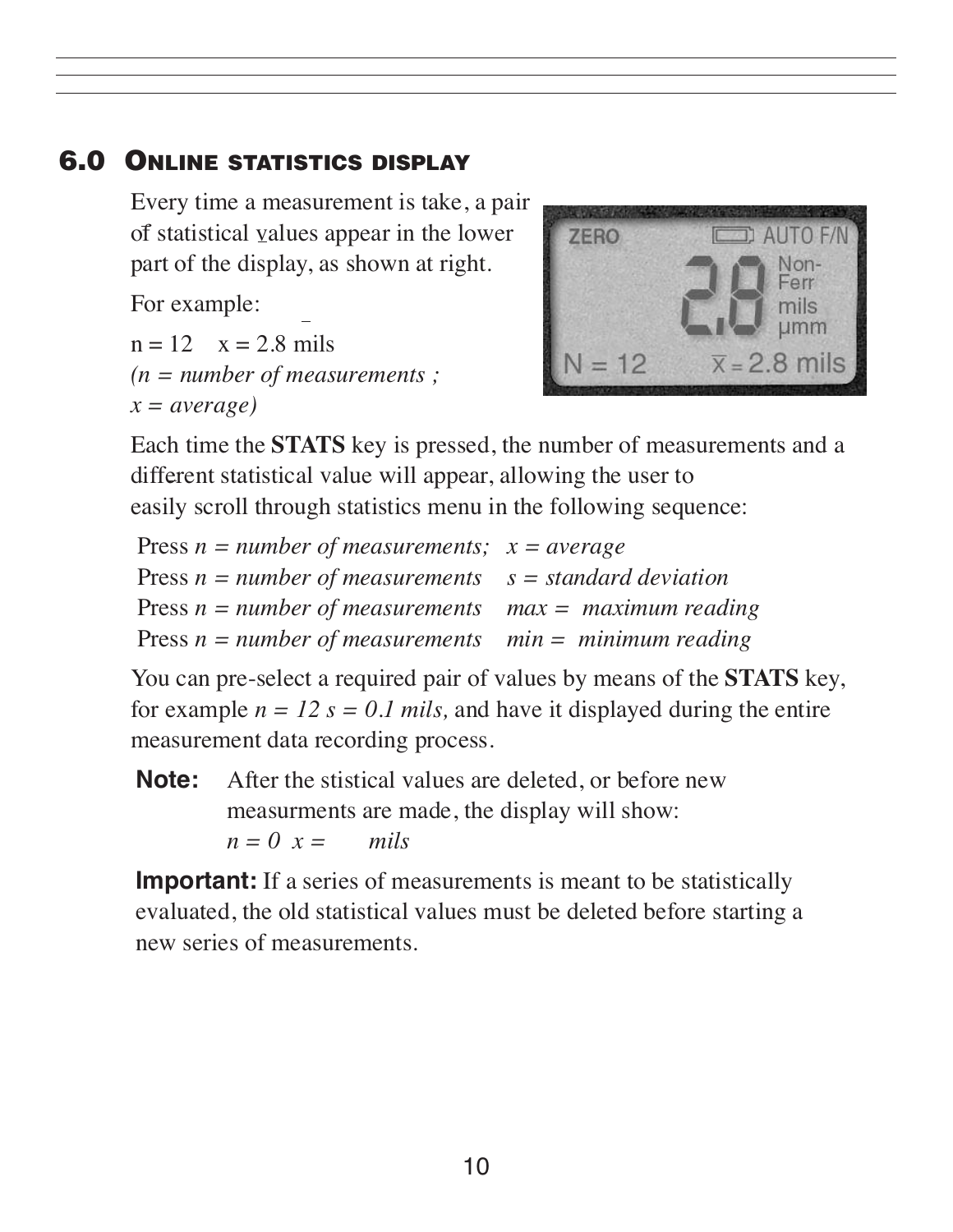#### **6.1 Clearing the statistical values**

 To clear the statistical values, momentarily press and release the **ON/OFF** switch. A value of zero will be shown in the number or measurements field "n" confirming that the stored statistical values have been cleared.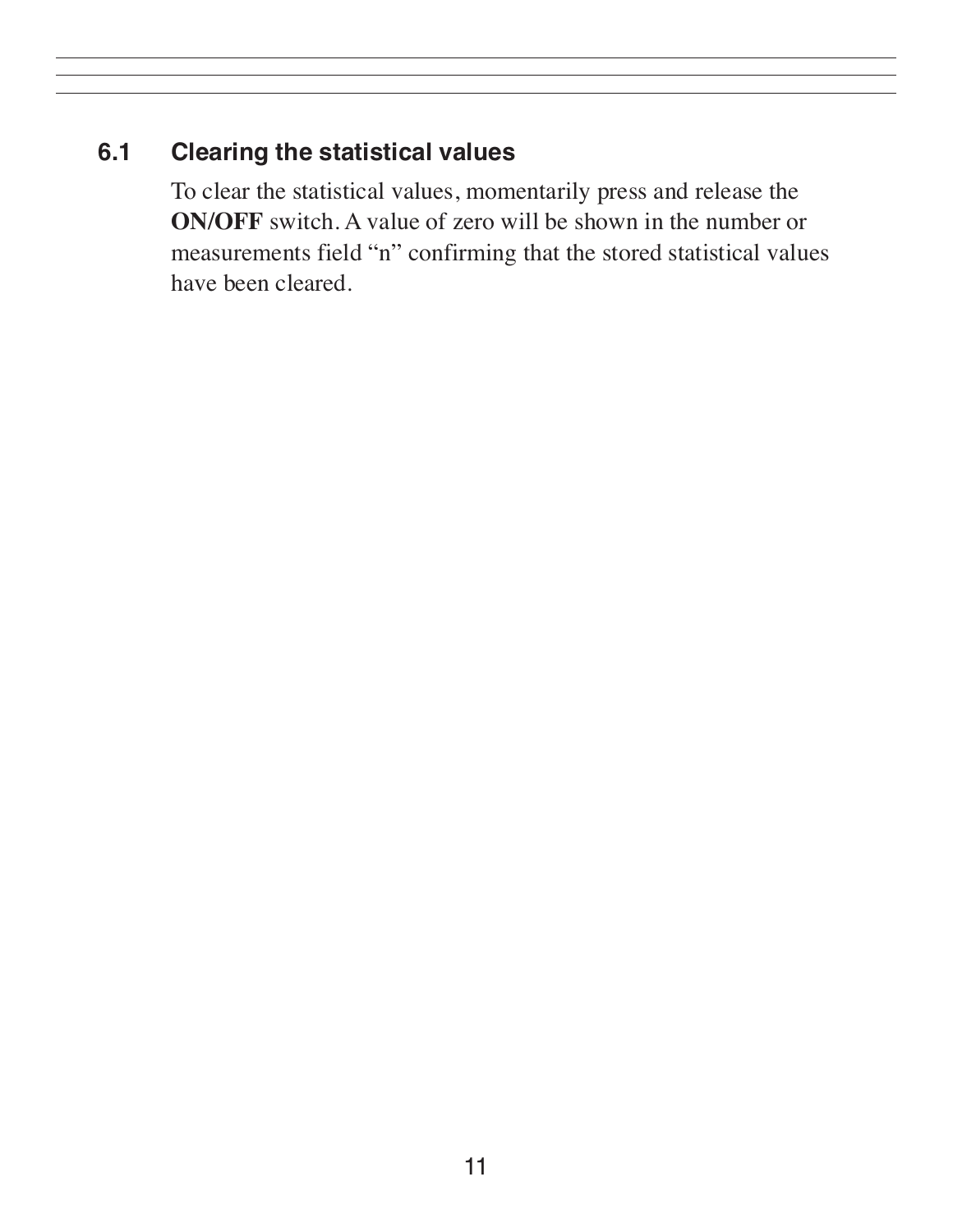# **7.0 SPECIFICATIONS**

| <b>Range</b>                       |                                                                                                                   |
|------------------------------------|-------------------------------------------------------------------------------------------------------------------|
| DCF, DCFN                          | <i>Ferrous:</i> $0 - 140.00$ mils $(0 - 3500 \mu m)$                                                              |
| <b>DCFN Only</b>                   | <i>Non-Ferrous:</i> $0 - 120.00$ mils $(0 - 3000 \mu m)$                                                          |
| <b>Accuracy</b>                    | $\pm 0.1$ mils ( $\pm 3\mu m$ ) or $\pm 3\%$ of reading whichever<br>is greater                                   |
| <b>Resolution</b>                  | Refer To Section 8.0                                                                                              |
| <b>Display</b>                     | Back-lit, 4-digit alphanumeric                                                                                    |
| <b>Minimum</b>                     |                                                                                                                   |
| <b>Measuring Area</b>              | $0.5" \times 0.5" (13mm \times 13mm)$                                                                             |
| <b>Minimum</b>                     |                                                                                                                   |
| <b>Curvature Radius</b>            | Concave: $0.2$ " ( $5mm$ )                                                                                        |
| <b>Minimum Substrate Thickness</b> |                                                                                                                   |
|                                    | DCF, DCFN <i>Ferrous</i> : 20 mils (0.5mm)<br>DCFN Only <i>Non-Ferrous</i> : $2 \text{ mils} (50 \mu m)$          |
| <b>Calibration</b>                 | Factory calibration, user-set zero calibration,                                                                   |
| <b>Statistics</b>                  | Number of readings, mean value, standard<br>deviation, maximum and minimum reading<br>based on 99 readings (max). |
| <b>Operating Temp.</b>             | 32 °F to 122 °F (0 °C to 50 °C)                                                                                   |
| <b>Surface Temp.</b>               | 5 °F to 140 °F (-15 °C to 60 °C)                                                                                  |
| <b>Storage Temp.</b>               | -4 °F to 140 °F (-20 °C to +60 °C)                                                                                |
| <b>Battery</b>                     | $2x$ AAA $(1.5V)$                                                                                                 |
| <b>Dimensions</b>                  | $4.3''$ x $2''$ x 1" (110mm x 50mm x 25mm)                                                                        |
| Weight                             | 3.2 oz $(90 g)$                                                                                                   |
| <b>Protection Class</b>            | IP 52 (proof against dust and dripping water)                                                                     |
| <b>Standards</b>                   | DIN, ISO, ASTM, BS                                                                                                |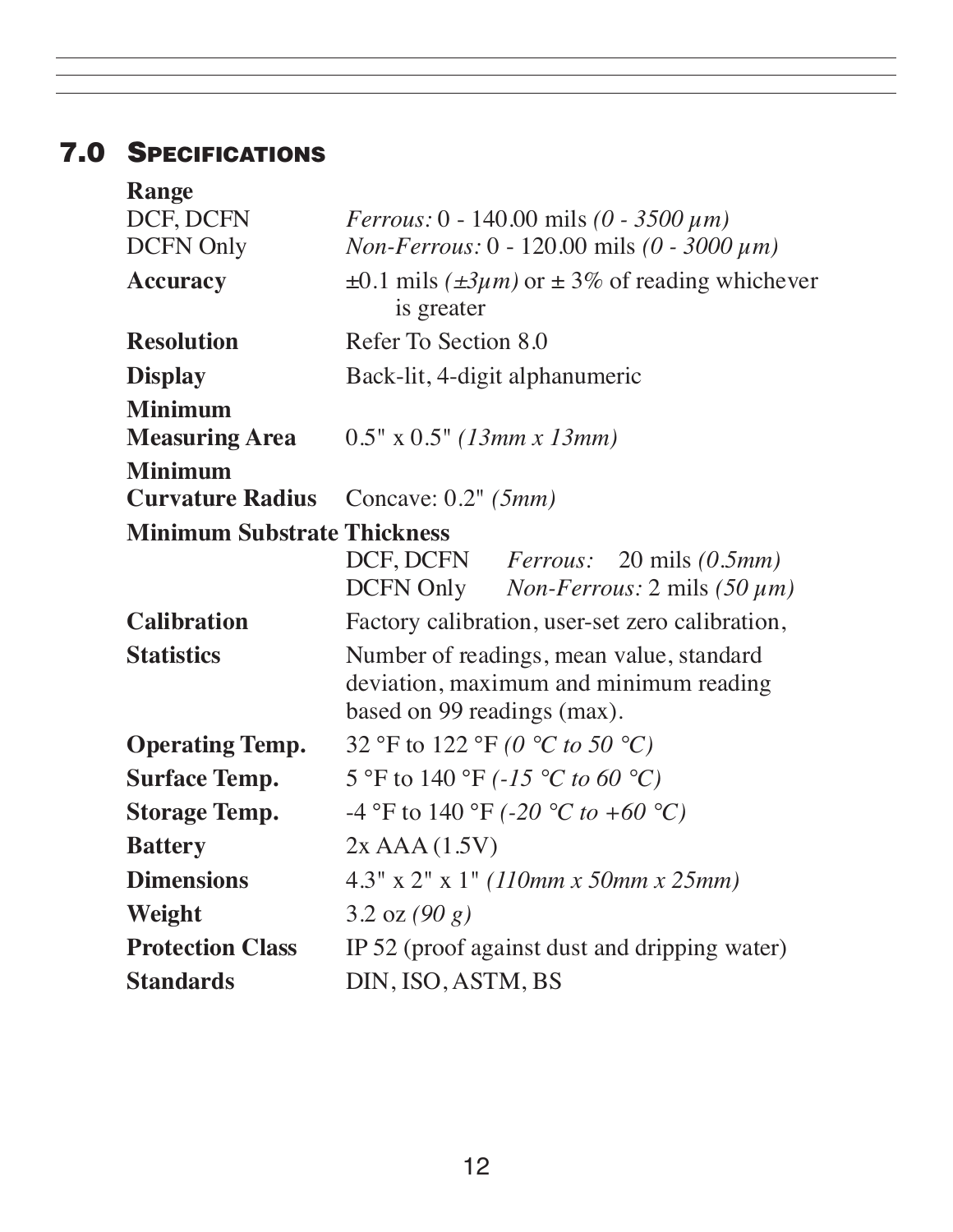# **8.0 RESOLUTION TABLE**

#### **Mils**

| $0 - 99.9$ mils      | $0.1$ mils |
|----------------------|------------|
| $100.0 - 140.0$ mils | $0.2$ mils |

### **Microns (µm)**

| $0 - 999 \,\mu m$  | $1 \mu m$  |
|--------------------|------------|
| $1.000 - 2.498$ mm | $0.002$ mm |
| $2.500 - 3.500$ mm | $0.005$ mm |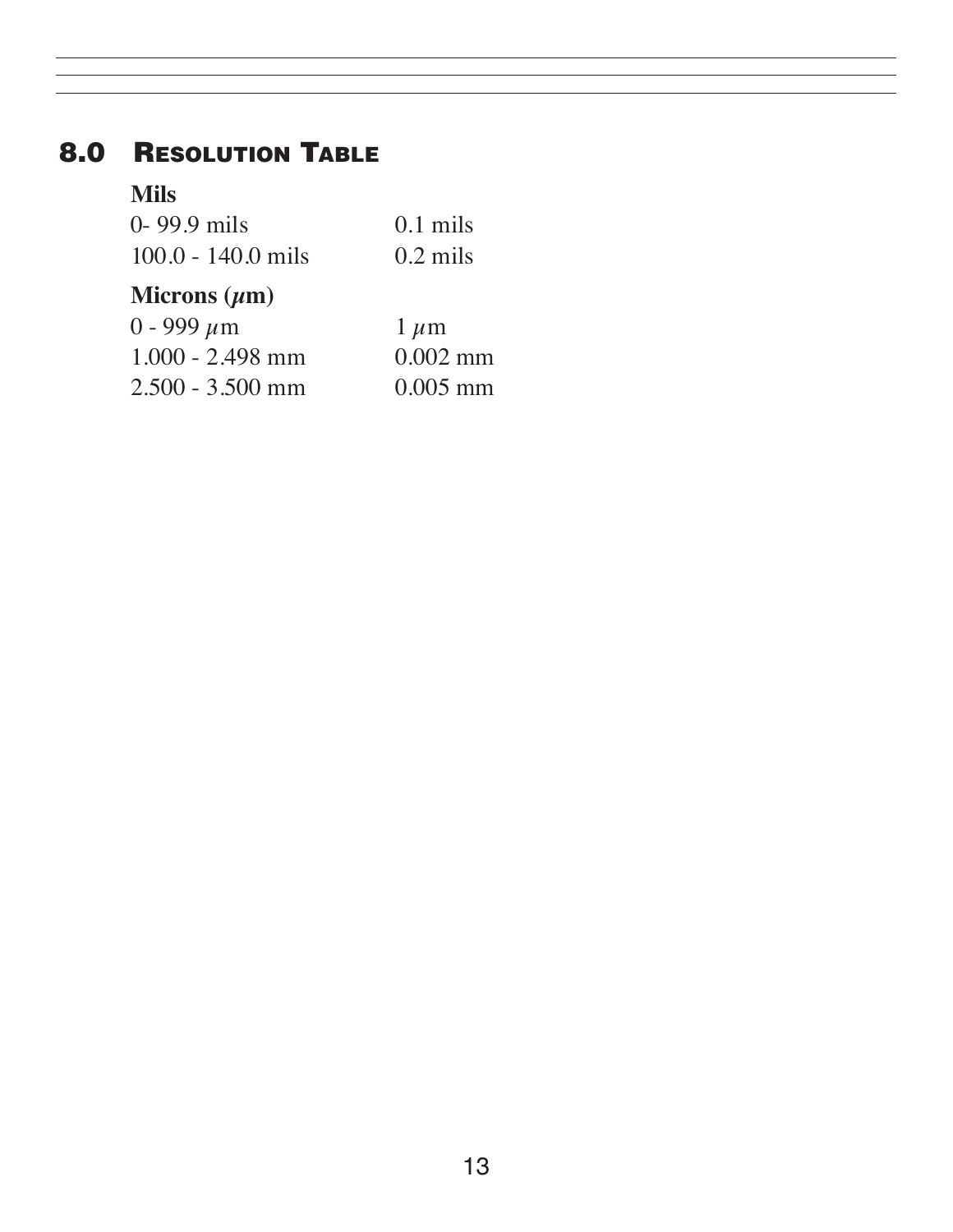# **9.0 MEASURING LIMITS**

| <b>Minimum Radius for Convex Surfaces</b>  | 0.2" (5mm)               |
|--------------------------------------------|--------------------------|
| <b>Minimum Radius for Concave Surfaces</b> | 2" (50mm)                |
| Minimum Headroom                           | 4" (100mm)               |
| Minimum Sample Diameter                    | 0.5" (13mm)              |
| Minimum Substrate Thickness - F            | 20 mils $(0.5mm)$        |
| Minimum Substrate Thickness - NFe          | $2 \text{ mils}$ (50 mm) |
|                                            |                          |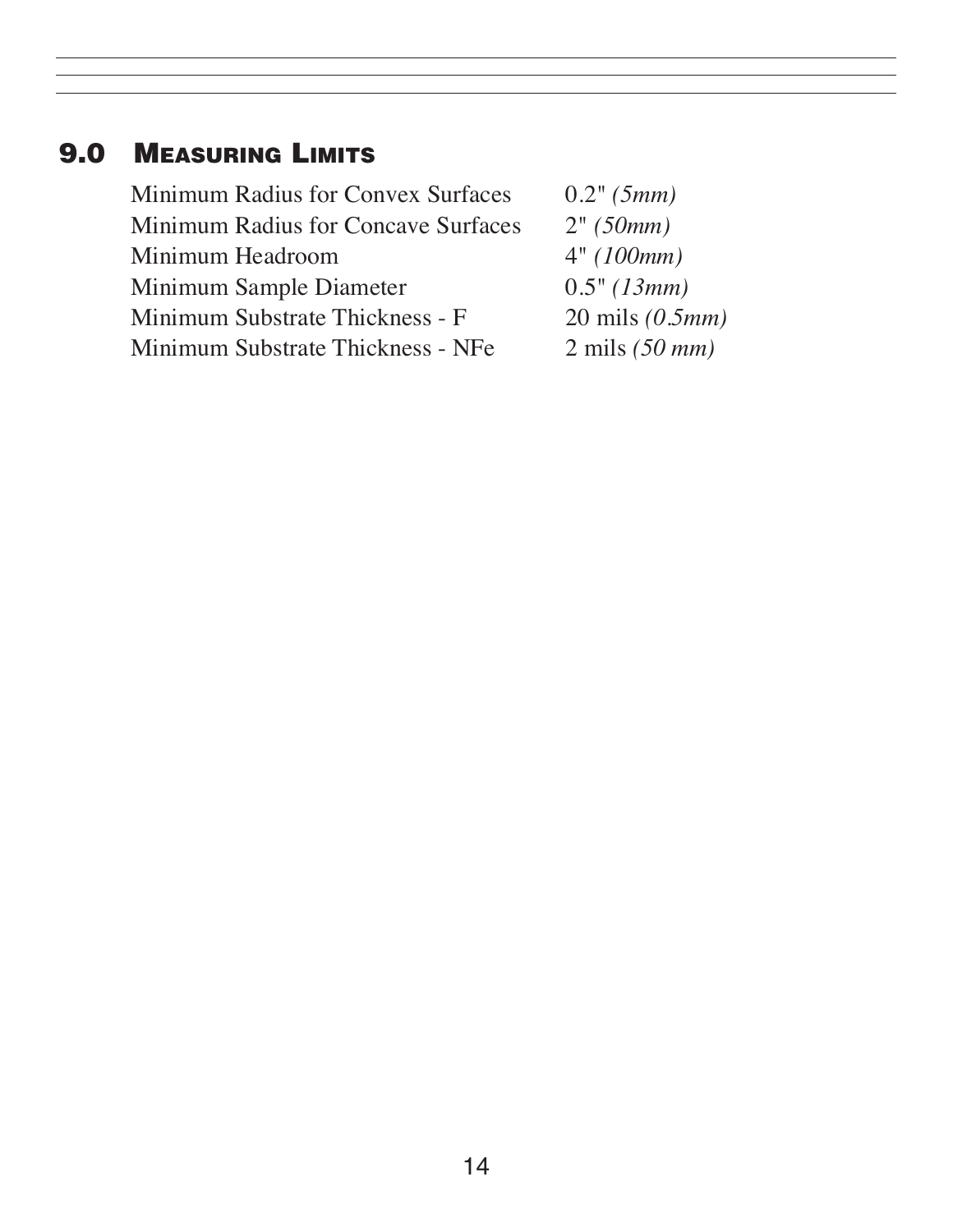# **10.0 ERROR MESSAGES**

| Error $1=$  | The probe is too close to the metal                                         |
|-------------|-----------------------------------------------------------------------------|
| Error $2=$  | Error of gauge due to the effect of electro-magnetic<br>interference fields |
| $Error 3 =$ | The probe is defective                                                      |

| <b>For Technical Assistance contact:</b>                          |  |  |
|-------------------------------------------------------------------|--|--|
| Electromatic Equipment Company                                    |  |  |
| <i>Telephone:</i> 1-800-645-4330 (USA & Canada)<br>1-516-295-4300 |  |  |
| Fax: 1-516-295-4300                                               |  |  |
| info@checkline.com<br>$F$ mail $\cdot$                            |  |  |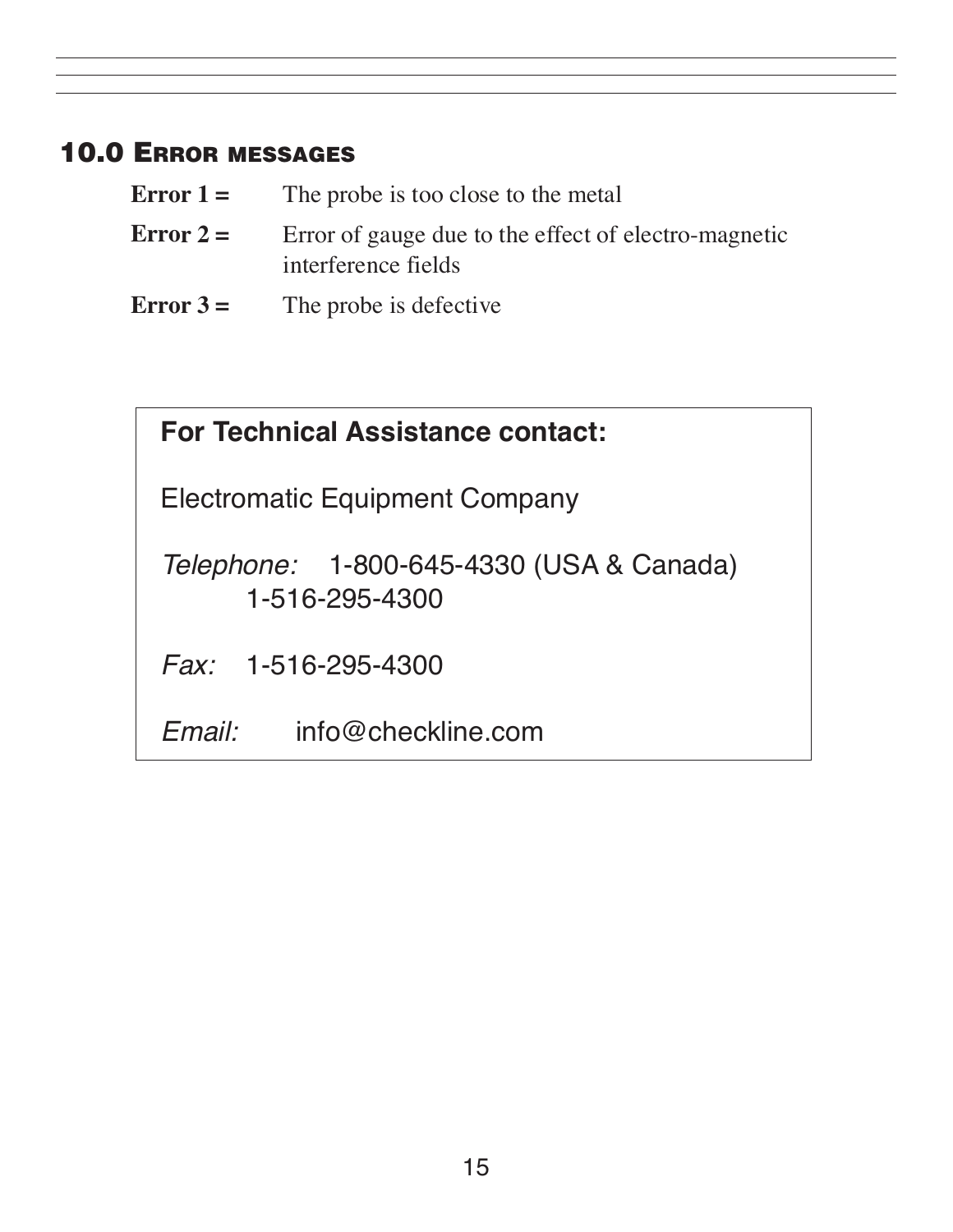# **11.0 WARRANTY**

ELECTROMATIC Equipment Co., Inc. (ELECTROMATIC) warrants to the original purchaser that this product is of merchantable quality and confirms in kind and quality with the descriptions and specifications thereof. Product failure or malfunction arising out of any defect in workmanship or material in the product existing at the time of delivery thereof which manifests itself within one year from the sale of such product, shall be remedied by repair or replacement of such product, at ELECTROMATIC's option, except where unauthorized repair, disassembly, tampering, abuse or misapplication has taken place, as determined by ELECTROMATIC. All returns for warranty or non-warranty repairs and/or replacement must be authorized by ELECTROMATIC, in advance, with all repacking and shipping expenses to the address below to be borne by the purchaser.

THE FOREGOING WARRANTY IS IN LIEU OF ALL OTHER WARRANTIES, EXPRESSED OR IMPLIED, INCLUDING BUT NOT LIMITED TO, THE WARRANTY OF MERCHANTABILITY AND FITNESS FOR ANY PARTICULAR PURPOSE OR APPLICATION. ELECTROMATIC SHALL NOT BE RESPONSIBLE NOR LIABLE FOR ANY CONSEQUENTIAL DAMAGE, OF ANY KIND OR NATURE, RESULTING FROM THE USE OF SUPPLIED EQUIPMENT, WHETHER SUCH DAMAGE OCCURS OR IS DISCOVERED BEFORE, UPON OR AFTER REPLACEMENT OR REPAIR, AND WHETHER OR NOT SUCH DAMAGE IS CAUSED BY MANUFACTURER'S OR SUPPLIER'S NEGLIGENCE WITHIN ONE YEAR FROM INVOICE DATE.

Some State jurisdictions or States do not allow the exclusion or limitation of incidental or consequential damages, so the above limitation may not apply to you. The duration of any implied warranty, including, without limitation, fitness for any particular purpose and merchantability with respect to this product, is limited to the duration of the foregoing warranty. Some states do not allow limitations on how long an implied warranty lasts but, not withstanding, this warranty, in the absence of such limitations, shall extend for one year from the date of invoice.

ELECTROMATIC Equipment Co., Inc. 600 Oakland Ave. Cedarhurst, NY 11516—USA Tel: 1-800-645-4330/ Tel: 516-295-4300/ Fax: 516-295-4399

Every precaution has been taken in the preparation of this manual. Electromatic Equipment Co., Inc., assumes no responsibility for errors or omissions. Neither is any liability assumed for damages resulting from the use of information contained herein. Any brand or product names mentioned herein are used for identification purposes only, and are trademarks or registered trademarks of their respective holders.